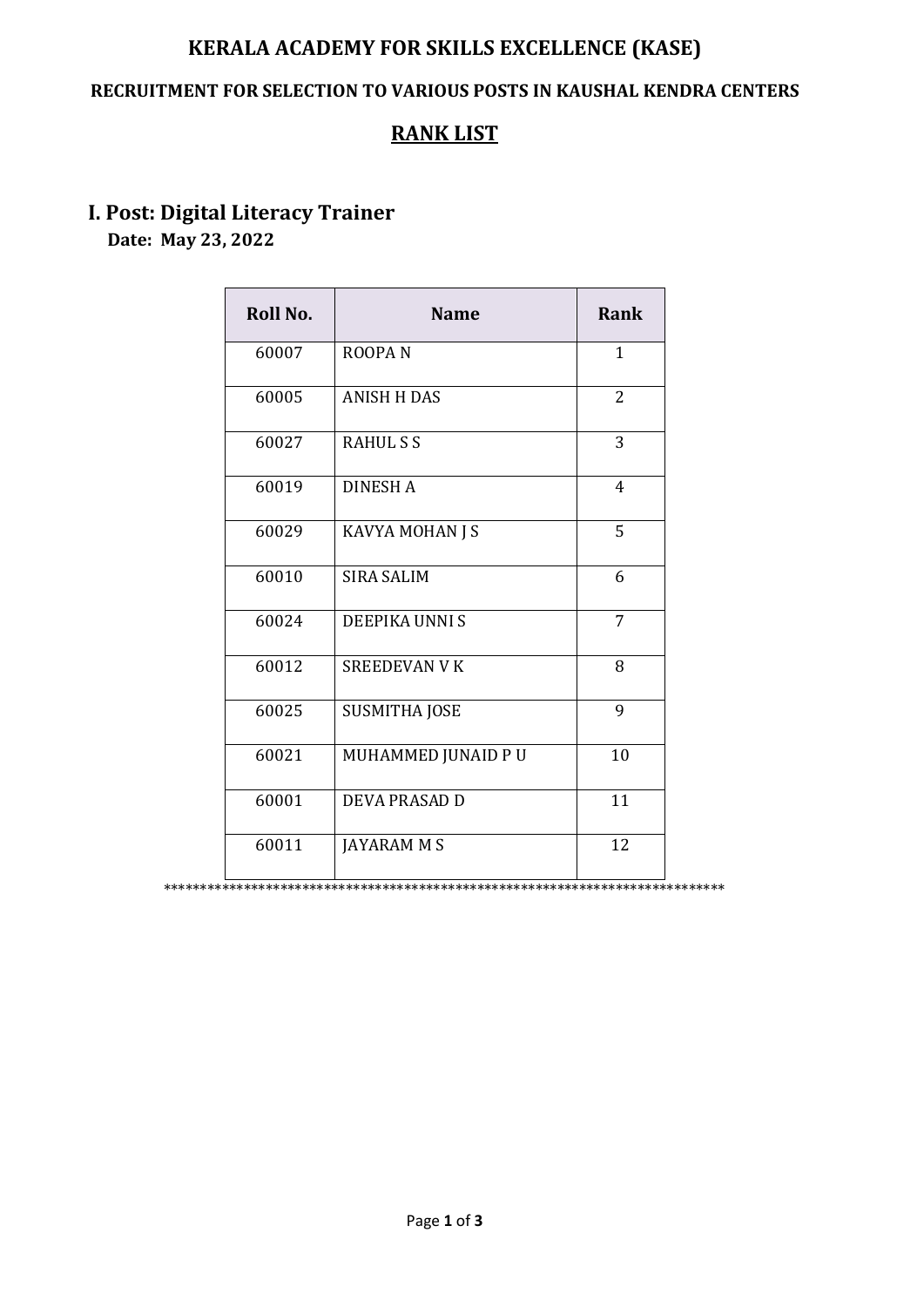### **II. Post: Business Development Manager cum Centre Manager Date: May 24, 2022**

| Roll No. | <b>Name</b>            | Rank           |
|----------|------------------------|----------------|
| 10011    | MIDHUNA MURALIDHARAN   | $\mathbf{1}$   |
| 10030    | VISHNU M MURALI        | $\overline{2}$ |
| 10038    | <b>SARATH S</b>        | 3              |
| 10008    | <b>JINCY S S</b>       | $\overline{4}$ |
| 10021    | <b>VIVEKT</b>          | 5              |
| 10028    | <b>ARUNT</b>           | 6              |
| 10020    | <b>CHINCHU SHAJ</b>    | 7              |
| 10027    | <b>SOORYAKR</b>        | 8              |
| 10019    | <b>VINI KRISHNA</b>    | 9              |
| 10034    | <b>HELNA SEBASTIAN</b> | 10             |
| 10002    | <b>SETHULAKSHMI M</b>  | 11             |